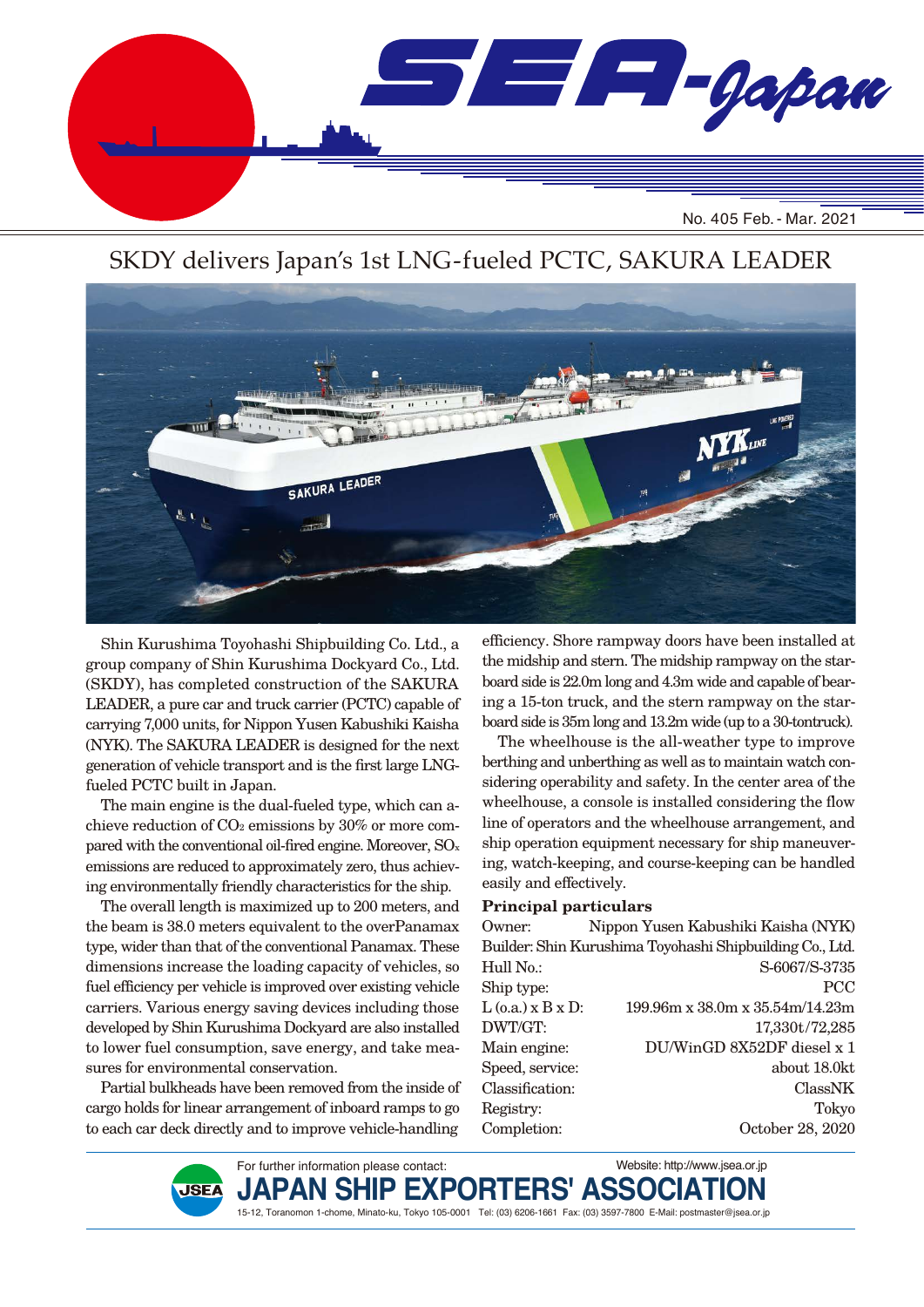### Kawasaki builds World's first LH2 carrier, SUISO FRONTIER —For an international H2 energy supply chain aimed at Carbon-free society—

Kawasaki Heavy Industries, Ltd. launched the SUISO FRONTIER (Kawasaki HN: 1740), the world's first liquefied hydrogen (LH2) carrier at its Kobe Works on December 11, 2019. This vessel was developed to provide a means of transporting

liquefied hydrogen at 1/800 of its original gas-state volume, cooled to -253°C, safely and in large quantities over long distances by sea. Kawasaki plans to install a 1,250m<sup>3</sup> vacuum-insulated, double-shell-structure LH2 storage tank, manufactured at Harima Works, on the ship and complete the vessel's construction by the end of Japanese FY 2020. Once complete, the SUISO FRONTIER will be used for technology demonstration testing in FY 2020 aimed at the establishment of an international hydrogen energy supply chain\*1 in which liquefied hydrogen produced in Australia will be shipped to Japan.

Hydrogen is gaining popularity as a key next-generation energy source to combat global warming. It does not emit CO2 or other greenhouse gases during use, and expected applications include power generation, fuel cell vehicles and more. With the goal of making hydrogen just as common a fuel source as petroleum and natural gas, Kawasaki joined together in 2016 with Iwatani Corporation (Iwatani), Shell Japan Limited, and Electric Power Development Co., Ltd. (J-POWER) to form the CO2-free Hydro-



gen Energy Supply-chain Technology Research Association (HySTRA).\*2 This organization has, with the support of NEDO,\*3 been pursuing technological development aimed at building an energy supply chain enabling economical and reliable sourcing of hydrogen in large volumes. In addition to this latest liquefied hydrogen carrier, a liquefied hydrogen unloading terminal was built in Kobe City, Hyogo Prefecture, and a brown coal gasification facility was constructed in Australia. In addition, a consortium\*4 comprising Kawasaki, Iwatani and J-POWER along with Marubeni Corporation and AGL Loy Yang Pty Ltd, was formed in 2018 and has received financial support from the Australian and Victorian governments to build a gas refining facility, hydrogen liquefaction & loading terminal and more.

Kawasaki is pursuing this hydrogen business as part of its efforts toward sustainable development goals (SDGs), carrying out development projects in every phase including production, storage, transportation, and utilization. In 1981, Kawasaki became the first Asian company to manufacture a liquefied natural gas (LNG)

carrier, and now as the world's first company to complete a liquefied hydrogen carrier it will further its efforts toward achieving a Hydrogen Society.

#### **Specifications of SUISO FRONTIER**

 $L$  (o.a.)  $x L$  (b.p.)  $x B$  (mld.)  $x$ D (mld.) d (mld.): 116.0m x 109.0m x 19.0m x 10.6m x 4.5m

| 109.0111 A 19.0111 A 10.0111 A 4.0111 |               |
|---------------------------------------|---------------|
| Gross tonnage:                        | Approx. 8,000 |
| Tank cargo capacity:                  | Approx.       |
| $1,250m^3$                            |               |

Propulsion system:Diesel electric propulsion

| Sea speed:      | Approx. 13.0kn |
|-----------------|----------------|
| Complement:     | 25             |
| Classification: | ClassNK        |
| Registry:       | Japan          |

Ship owner: CO2-free Hydrogen Energy Supply-chain Technology Re search Association (HySTRA)

Note

- \*1 Planned implementation as part of NEDO's Demonstration Project for Establishment of Mass Hydrogen Marine Transportation Supply Chain Derived from Unused Brown Coal.
- \*2 Established primarily to achieve tech nologies and carry out demonstration of everything from production of hydrogen via effective use of brown coal through to transportation and storage of said hydrogen, aimed at the cultivation of a CO2-free hydrogen supply chain and its commercializa tion. Marubeni Corporation joined HySTRA as a new member in 2018, and JXTG Nippon Oil & Energy Cor- poration in August 2019.
- \*3 New Energy and Industrial Technolo gy Development Organization
- \*4 Sumitomo Corporation joined as a new member in October 2019.



Supply chain demonstration framework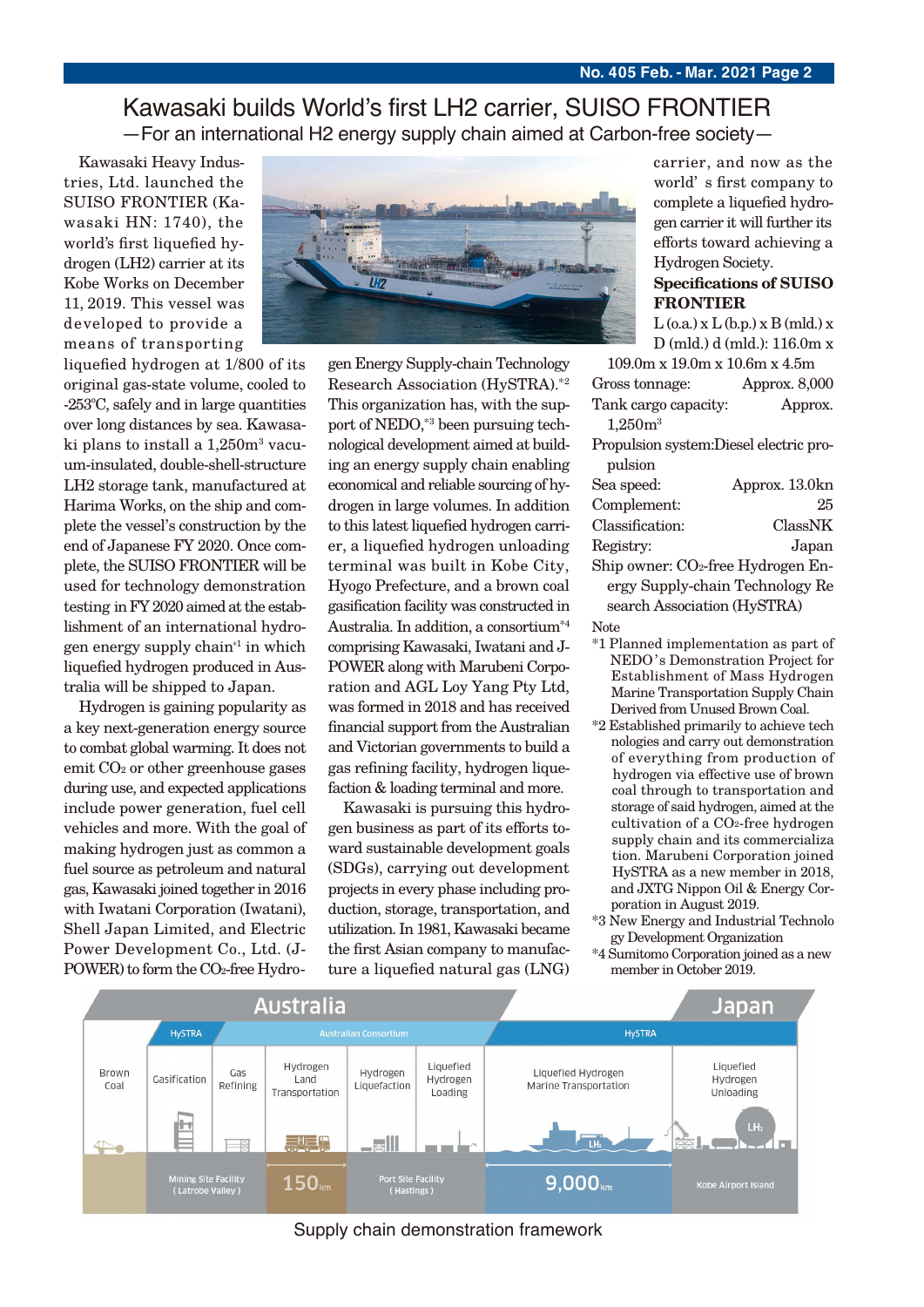## MSB completes 6,200GT cargo-passenger ship, SALVIA-MARU

Mitsubishi Shipbuilding Co., Ltd. (MSB) delivered the SALVIA-MARU, a 6,200GT cargo-passenger ship to the co-owners, Japan Railway Construction, Transport and Technology Agency and Tokai Kisen Co., Ltd. on June 5, 2020.

The vessel was designed and built at the Shimonoseki Shipyard of MSB, and is now plying an island route between Takeshiba and Kozushima, as well as servicing the Tokyo Bay Night Cruise "Tokyo wan Nouryousen" in summer.

The vessel employs a tandem-hybrid contra-rotating propeller (CRP) propulsion system developed by MSB. The system consists of single-shaft propulsion propellers driven by a lowspeed marine diesel engine and electric-drive azimuth propulsion propellers that enable the direction of propulsion power to be freely changed. In comparison with the conventional twin-shaft propulsion system, the new system requires fewer appendages for propulsion systems such as skegs, shaft brackets, and rudders, so reducing water resistance. Energy-saving is also improved by allowing the use of only fuel-efficient low-speed diesel power in bays and channels where slower navigation speeds are required.

The propulsion system can deliver the required power using only a single-



**Principal particulars** shaft configuration, with the load shared between a single diesel engine and an electric drive system, so higher passenger comfort is ensured by reducing both noise and vibration. In addition, the electric-drive azimuth propulsion system can be used as a stern thruster in combination with the bow thruster to enhance safety and speed when approaching or departing a pier.

- $L$  (o.a.) $x L$  (b.p.)  $x B$  (mld.)  $x D$  (mld.) x d (mld.): 118.09m x 109.20m x
	- 17.00m x 9.00m x 5.40m
- Gross tonnage: 6,099 (Japanese tonnage)

Speed, service: 20.0kt

| containers                          |                       |  |
|-------------------------------------|-----------------------|--|
| Complement:                         |                       |  |
| 1,343 passengers (Coasting service) |                       |  |
| 693 passengers (Restricted Greater  |                       |  |
| <b>Coasting Service</b> )           |                       |  |
| 41 Officers and crew                |                       |  |
| Machinery                           | (Diesel propulsion)   |  |
| Main engine:                        | Mitsubishi            |  |
| 6UEC35LSE-Eco-B2 diesel x 1 unit    |                       |  |
| MR:                                 | 5,220kW               |  |
| Propeller:                          | $CPP x 1$ unit.       |  |
|                                     | (Electric propulsion) |  |
| Electric motor:                     | $1,500$ kW x 1 unit   |  |
| Azimuth propeller:                  | 1 unit                |  |
| Classification:                     | JG.                   |  |
| Registry:                           | Japan (Tokyo)         |  |
|                                     |                       |  |

Cargo loading capacity: 38 units of

## MES-S completes 1st ship of Eco-Ship neo87BC series, OCEAN GOLD

Mitsui E&S Shipbuilding Co., Ltd. (MES-S) completed and delivered an 87,000DWT-type bulk carrier, OCEAN GOLD (HN: 1988), at its Chiba Shipyard on November 16, 2020 to Ocean Gold Pte. Ltd., Republic of Singapore. This is the first vessel of the neo87BC series, the seventh Eco-Ship of the MES-S neo series.

The vessel is intended for the grain trade, especially in shallow-water ports in North and South American continental rivers, but can also handle trade in coal, iron ore, and bauxite. Thus, the vessel provides excellent flexibility in ship allocation.



The electronically controlled main engine complies with the MARPOL NOx restriction (Tier-III). The vessel has multiple fuel oil tanks for switching of fuel oil to satisfy the strengthened restrictions for SOx emissions. The newly developed hull form and energy-saving device achieve high transport efficiency. This is the first neo series to apply the Harmonised Common Structural Rules (H-CSR). Compliance with the SOLAS Noise Code contributes to improved crew working and living environments.

#### **Principal particulars**

| $L \times B$ (mld.) $\times D$ (mld.): 228.99m $\times$ |                   |  |
|---------------------------------------------------------|-------------------|--|
| 36.94m x 19.95m                                         |                   |  |
| DWT/GT:                                                 | 87,635t/48,245    |  |
| Main engine: MITSUI-MAN B&W                             |                   |  |
| 6S60ME-C10.5-HPSCR diesel x 1                           |                   |  |
| unit                                                    |                   |  |
| Speed, service:                                         | about 14.5kt      |  |
| Complement:                                             | 25                |  |
| Classification:                                         | NK                |  |
| Registry:                                               | Singapore         |  |
| Delivery:                                               | November 16, 2020 |  |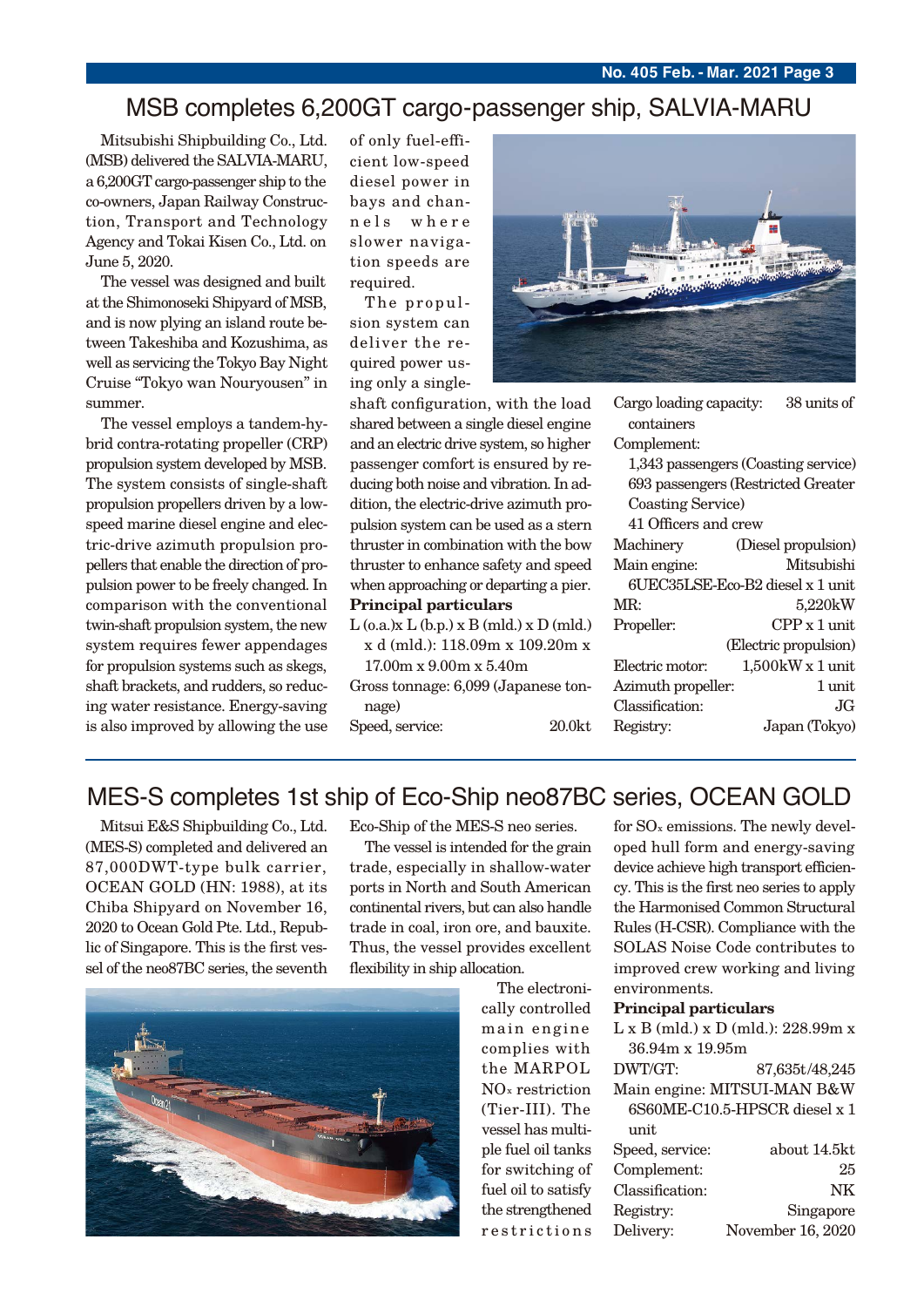## JMU completes 3rd 3,055TEU-type container ship, WAN HAI 323

Japan Marine United Corporation (JMU) delivered the WAN HAI 323, a 3,055TEU container ship, to Wan Hai Lines (Singapore) Pte. Ltd. at its Kure Shipyard on December 9, 2020. This is the third vessel of a new class of 3,055TEU-capaciy container ship constructed by JMU. The vessel can load containers in 12 rows across and six tiers high in the cargo hold, and 14 rows across and 7 tiers high on the deck, with a total of 3,055TEUs.

The vessel is optimally designed for the medium to long distance trade as the amount of seaborne trade to and from Asia and within Asia is increasing, and achieves signicantly improved environmental and operational performance compared with conventional vessels, with both high loading capacity and excellent navigation performance using JMU's latest technology.

The vessel achieves high propulsion efficiency through its advanced lower resistance hull form and JMU energy saving devices such as the ALV-Fin<sup>®</sup>

(Advanced Low Viscous resistance Fin). The latest MAN-B&W's Mark 10.5 electronically controlled main engine and inverter controlled cooling sea water pump reduce the fuel oil consumption.



The Energy Efficiency Design Index (EEDI), Phase 3, will be enforced on ships ordered on and after January 2022. This vessel has already achieved this standard.

Safety and convenience for steering during voyage and reaching/leaving the pier are improved by adopting the INS (Integrated Navigation System) and full enclosed navigation bridge. Voyage assistance and monitoring of the engine room by a CCTV camera system improves safety. This is the first class of vessels in Japan to

obtain the DNVGL SmartShip Notation which is granted to vessels fitted with smart technology such as the monitoring system.

#### **Principal particulars**

|                             | $L$ (o.a.) x B (mld.) x D (mld.) x d (mld.): |  |
|-----------------------------|----------------------------------------------|--|
| 203.50m x 34.80m x 16.60m x |                                              |  |
| 11.50 <sub>m</sub>          |                                              |  |
| DWT/GT:                     | 37,160t/30,676                               |  |
|                             | Main engine: MAN-B&W 7S70ME-                 |  |
| $C10.5 \times 1$ unit       |                                              |  |
| Speed:                      | $21.6$ kt                                    |  |
| Complement:                 | 25                                           |  |
| Classification:             | <b>DNVGL</b>                                 |  |
|                             |                                              |  |

## Oshima completes 56,000DWT box shaped bulk carrier, ORCHID TIGER

Oshima Shipbuilding Co., Ltd. delivered a 56,000DWT-type box shaped bulk carrier to Maclin Spring Maritime S.A. on September 29, 2020. This vessel was developed an optimized ship type to transport various cargoes such as grain, coal, ores, hot coils, cement, wooden pulp and dangerous cargoes, and designed to achieve larger cargo hold capacity and deadweight with shallower draft. Since the hatch opening width is as large as about 26m and there is no top side tank, damage to the cargo can be prevented during handling by loading

directly with a crane.

This vessel has various eco-friendly features. To prevent marine pollution, a gray water tank storing domestic wastewater and a collecting tank storing water used for cargo hold and deck cleaning are installed. The inventory of hazardous materials is provided, which includes their types and loaded places. This will prevent environmental pollution caused by the substances if the ship is damaged in an accident. The safety and health of the crew will also be ensured.

The vessel has been designed to



comply with the IMO SOx regultions and is mounted with an SOx scrubber for reducing SOx emissions from the main engine, an electronically controlled diesel

engine to gain higher propulsion efficiency together with a high performance propeller.

Furthermore, Oshima originally developed energy saving devices have been installed, including the Advanced Flipper Fins, Rudder Bulb, and Seaworthy Bow to improve the propulsion efficiency. The vessel h as already achieved over 20% less from the IMO reference line of EEDI (Energy Efficiency Design Index), which means less  $CO<sub>2</sub>$  emissions per deadweight and nautical mile.

#### **Principal particulars**

| $L$ (o.a.) x B x D x d: 189.99m x 32.26m |                    |  |
|------------------------------------------|--------------------|--|
| x 17.87m x 12.569m                       |                    |  |
| DWT/GT:                                  | 55,578t/32,045     |  |
| Hold capacity:                           | $64,354m^3$        |  |
| Main engine:                             | Mitsui-MAN B&W     |  |
| 6S50ME-C9.6 diesel x 1 unit              |                    |  |
| MCR:                                     | 7,260kW at 99.0rpm |  |
| Speed, service:                          | abt. 14.30kt       |  |
| Classification:                          | ClassNK            |  |
| Completion:                              | September 29, 2020 |  |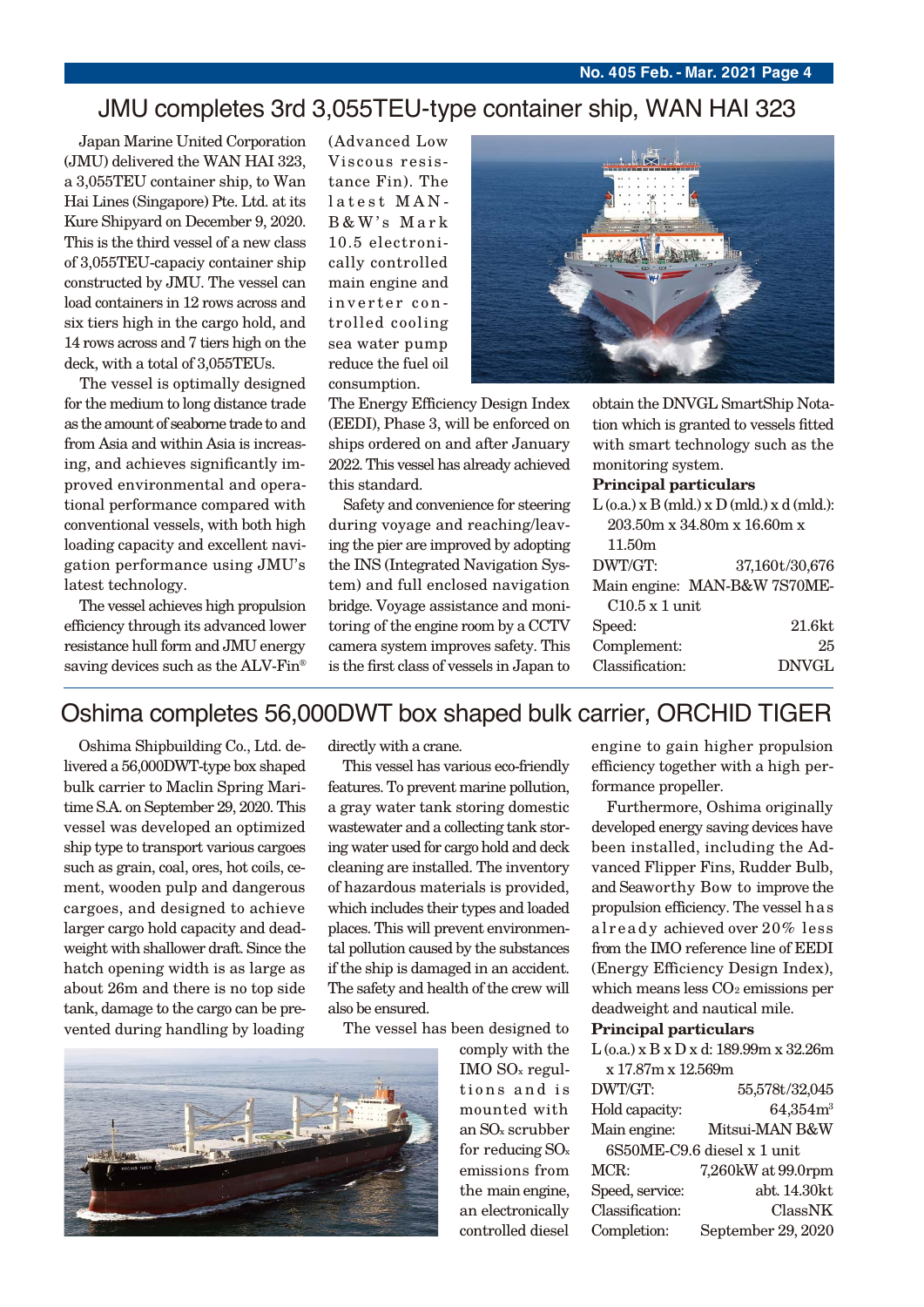## Sanoyas completes Panamax bulker, BRILLIANT SAKURA

Sanoyas Shipbuilding Corporation delivered the Panamax bulk carrier, BRILLIANT SAKURA, built at the Sanoyas Mizushima Shipyard on October 8, 2020. This is the first vessel of a series of the Sanoyas newly developed 82,000DWT-type Panamax bulk carrier. The vessel not only satisfies the latest rules such as the CSR B&T and NOx Tier III regulations, but also has the equivalent level of deadweight with shallower draft than the builder's previous design. The vessel exceeds 20% reduction of CO<sub>2</sub> emissions by IMO's EEDI (Energy Efficiency Design Index: grams CO2 per ton nautical mile) regulation in advance and mostly approaches the 30% reduction that will apply to ships for which the building contract is placed on or after 2025.

To improve propulsion efficiency, the vessel is equipped with a lowspeed & long-stroke electronically controlled main engine combined with a



high-efficiency propeller and rudder appendages. Furthermore, Sanoyas patented energy saving devices such as the Sanoyas developed STF (Sanoyas-Tandem-Fin) and ACE DUCT (Sanoyas Advanced flow Controlling) and Energy saving DUCT) are applied. These energy saving devices

#### **First ACE DUCT adoption for the BRILLIANT SAKURA**

The BRILLIANT SAKURA is the first ship adopting the ACE DUCT for energy saving. The ACE DUCT is installed forward of the propeller, and consists of a semicircular duct, horizontal struts, and vertical strut.

The semicircular duct is an airfoil to assist in water-flow distribution in the turbulent flow field around the propeller and to increase the thrust force of the ship. Effective flow distribution can be obtained by adjusting the installation angle of the duct to the ship level. Moreover, the ACE DUCT can reduce cavitation risk by installation at a relatively low position and optimizing the shape of the horizontal struts.

Sanoyas has optimized the shape of the ACE DUCT using computational fluid dynamics (CFD) simulations. The CFD study showed that the horizontal struts obstructed the water flow from the ship bottom around the propeller. Therefore, the shape of the

horizontal struts is a significant factor to achieve superior propulsion efficiency.

The energy saving effect can be expected to decrease by about 8% in fuel consumption when combined with other energy saving devices.

have achieved about 8% reduction in energy consumption and  $CO<sub>2</sub>$  emissions.

Various eco-friendly featuresare included such as the main engine with SCR compliant with NOx emission Tier III limit for the prevention of air pollution, SOx scrubber for SOx emission control in global areas and dedicated low sulphur gas oil tank to cruise in ECAs (Emission Control Areas). In addition, various countermeasures such as a Ballast Water Treatment System and independent holding tanks for rainwater on the upper deck for protection of the marine environment are also incorporated.

Furthermore, for improvement of maintenance, access trunks are arranged to allow access from the upper deck to the double bottom even under the laden condition. Accommodation complies with the latest IMO noise reduction regulation to improve the working and living environments for officers/crews of the vessel.

### **Principal particulars**

| HN:                                      | 1,370                |  |
|------------------------------------------|----------------------|--|
| $L$ (0.a.) x B x D x d: 229.00m x 32.24m |                      |  |
| x 20.15m x 14.594m                       |                      |  |
| DWT/GT:                                  | 81,800t/43,509       |  |
| Cargo hold capacity:                     | 97,034m <sup>3</sup> |  |
| (grain)                                  |                      |  |
| Speed, service:                          | about 14.2kt         |  |
| Complement:                              | 24                   |  |
| Classification:                          | ClassNK              |  |
| Delivery:                                | October 8, 2020      |  |